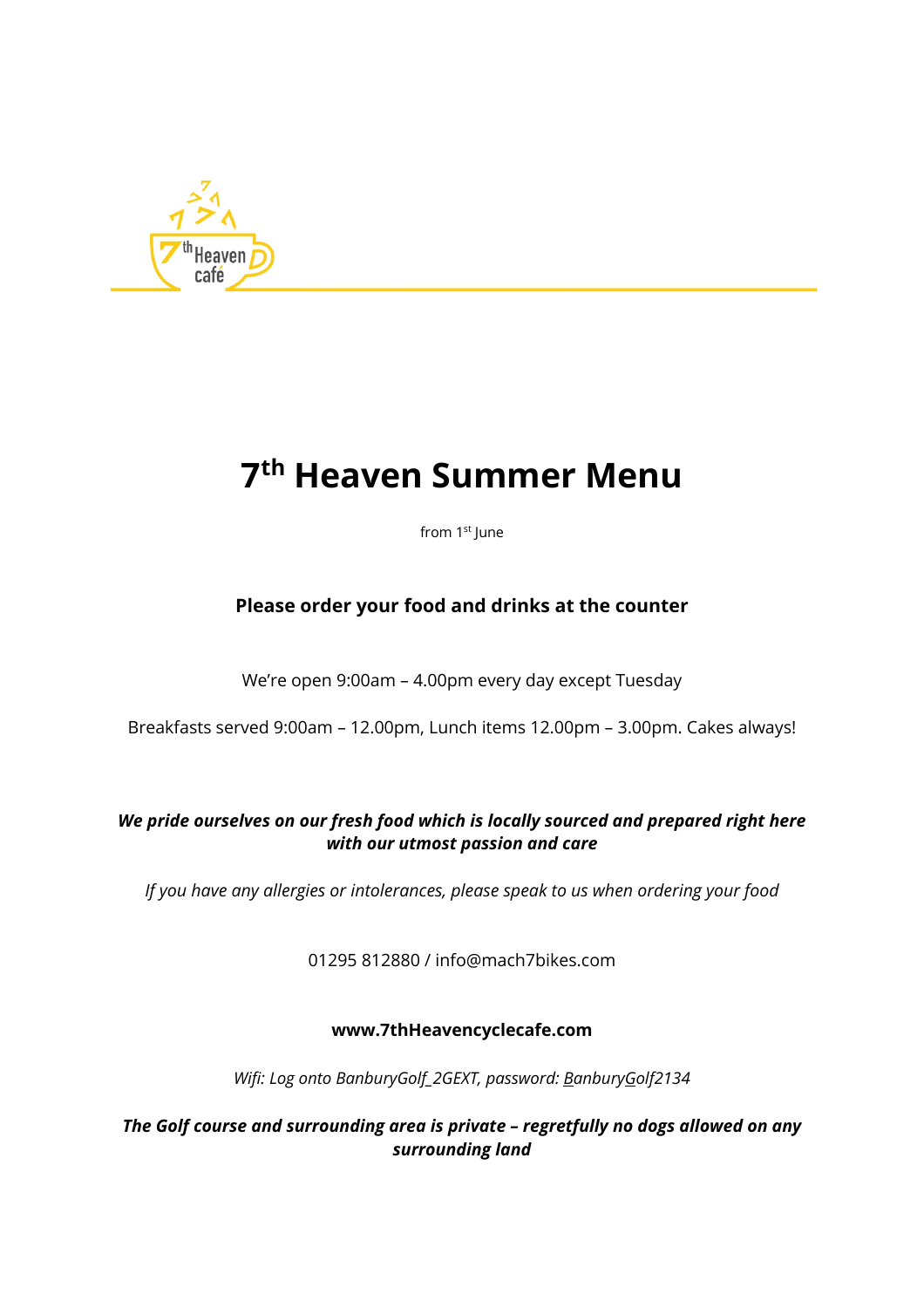**SUMMER MENU**



# **BREAKFAST** (9.00 – 12.00pm)

| Heavenly Homemade Granola<br>with soft berries and thick Greek yoghurt (v)                                           | 4.25 |
|----------------------------------------------------------------------------------------------------------------------|------|
| Warm Porridge Oats<br>with chunky apple compote, locally sourced farm honey and super seeds (v)                      | 3.95 |
| Super Scrambled Eggs<br>Arlington rich-yoke free range eggs, with a touch of cream on toasted sourdough (v)          | 6.45 |
| Add Sun Dried Tomatoes for<br>£1.00<br>Add our crispy streaky bacon for<br>£1.50<br>Add fresh Smoked Salmon<br>£3.00 |      |
| American Steak and Egg Breakfast<br>5oz 21-day matured Sirloin with 2 eggs, beans and tomatoes                       | 7.95 |
| Toasted Sourdough with Jam, Marmite or Marmalade                                                                     | 2.50 |
| Pedal Power Bacon Sarnie<br>Toasted sourdough loaded with lean back bacon & homemade tomato relish                   | 4.50 |
| Toasted Sourdough with smashed avocado (v)<br>With sundried tomatoes and olive oil                                   | 5.95 |
| Baked Beans on Sourdough Toast (v)                                                                                   | 3.95 |
| Gluten free bread option usually available (additional 75p)                                                          |      |

# *SNACKS & SMALL BITES*

| Homemade Marmite and cheese infused pork sausage roll (from 10.30am) | 2.80 |
|----------------------------------------------------------------------|------|
| Sundried Tomato and Hummus with vegetable crudités (v)               | 3.95 |
| Sourdough Bread and olives with olive oil and balsamic               | 3.00 |
| Sourdough Toast with beetroot and feta cheese                        | 3.95 |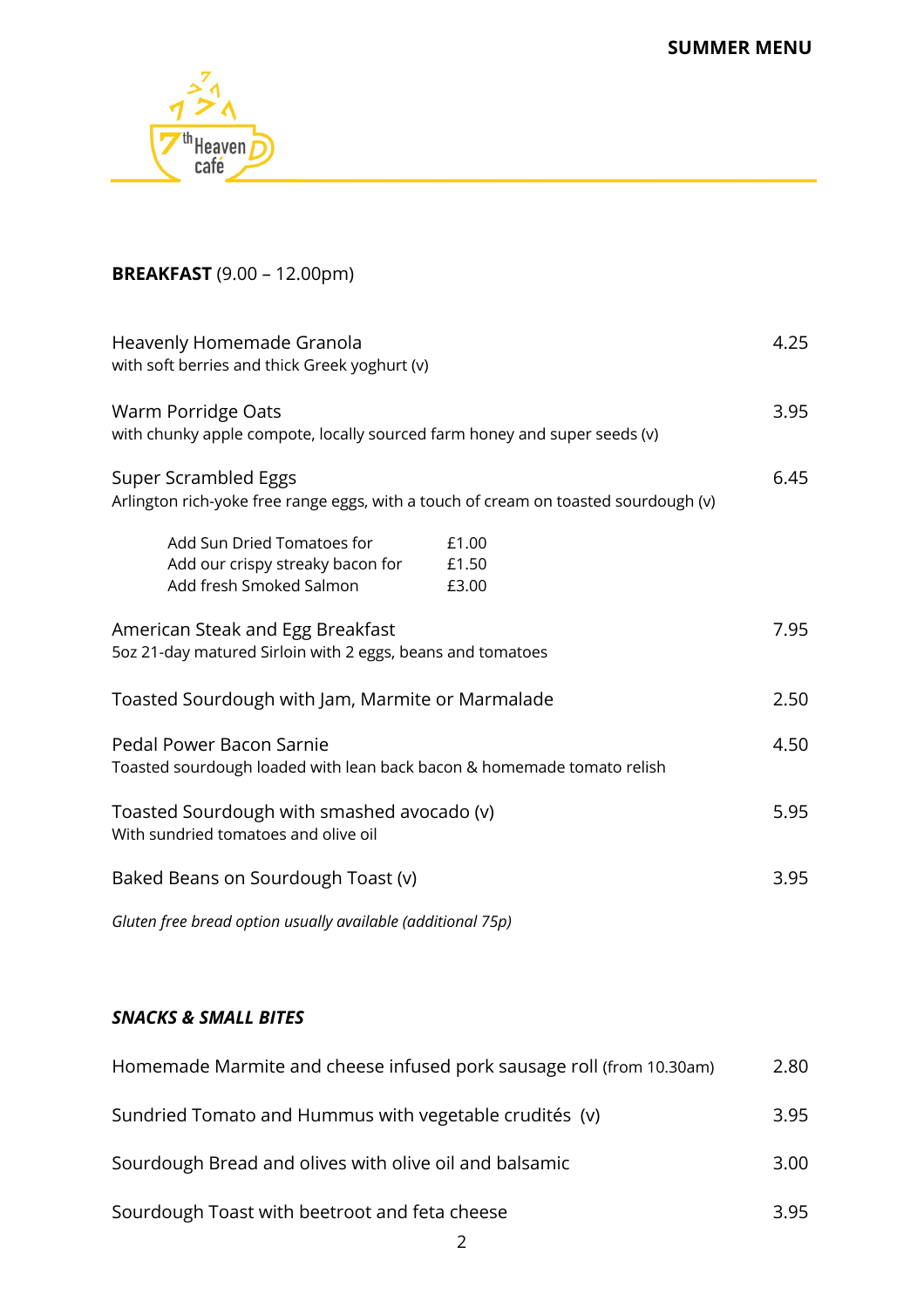

# **OUR LUNCH MENU** (12.00 – 3.30pm)

| Homemade soup with freshly baked bread (see specials board)                                                                                               |                                              |  |
|-----------------------------------------------------------------------------------------------------------------------------------------------------------|----------------------------------------------|--|
| <b>SALADS</b>                                                                                                                                             |                                              |  |
| Homemade Caesar Salad<br>Baby gem lettuce, croutons, anchovies, parmesan shavings, homemade caesar<br>dressing                                            | 7.50                                         |  |
| Butternut Squash and Lentil Salad (vegan)<br>With red onion, garlic, lemon, sage, mint, parsley and olive oil                                             | 6.95                                         |  |
| Warm Goats Cheese Salad<br>Warmed goats cheese served on a bed of mixed leaves, tomatoes, cucumber<br>walnuts and apple with olive oil and balsamic glaze | 8.95                                         |  |
| Warm Steak Tagliata Salad<br>Seared strips of sirloin steak, served on a bed of mixed leaves, red onions,<br>tomatoes with mustard vinaigrette            | 10.95                                        |  |
| Garden Salad<br>Mixed leaves, cucumber, tomatoes, apple, beetroot and pumpkin seeds<br>with French dressing                                               | 5.95                                         |  |
| Add any of the following options to your salads:                                                                                                          |                                              |  |
| Feta Cheese<br>Seared Halloumi<br>Corn fed Chicken Breast<br>Chicken and Bacon<br>Prawns & Marie rose<br><b>Coronation Chicken</b>                        | 1.95<br>2.95<br>3.95<br>3.95<br>3.95<br>4.50 |  |
| <b>Freshly Toasted Paninis</b>                                                                                                                            | 6.50                                         |  |
| All of our Paninis come with a salad garnish                                                                                                              |                                              |  |
| Local butchers farm back bacon, brie and cranberry chutney                                                                                                |                                              |  |

Homemade coronation chicken

Beefy tomato, feta and green pesto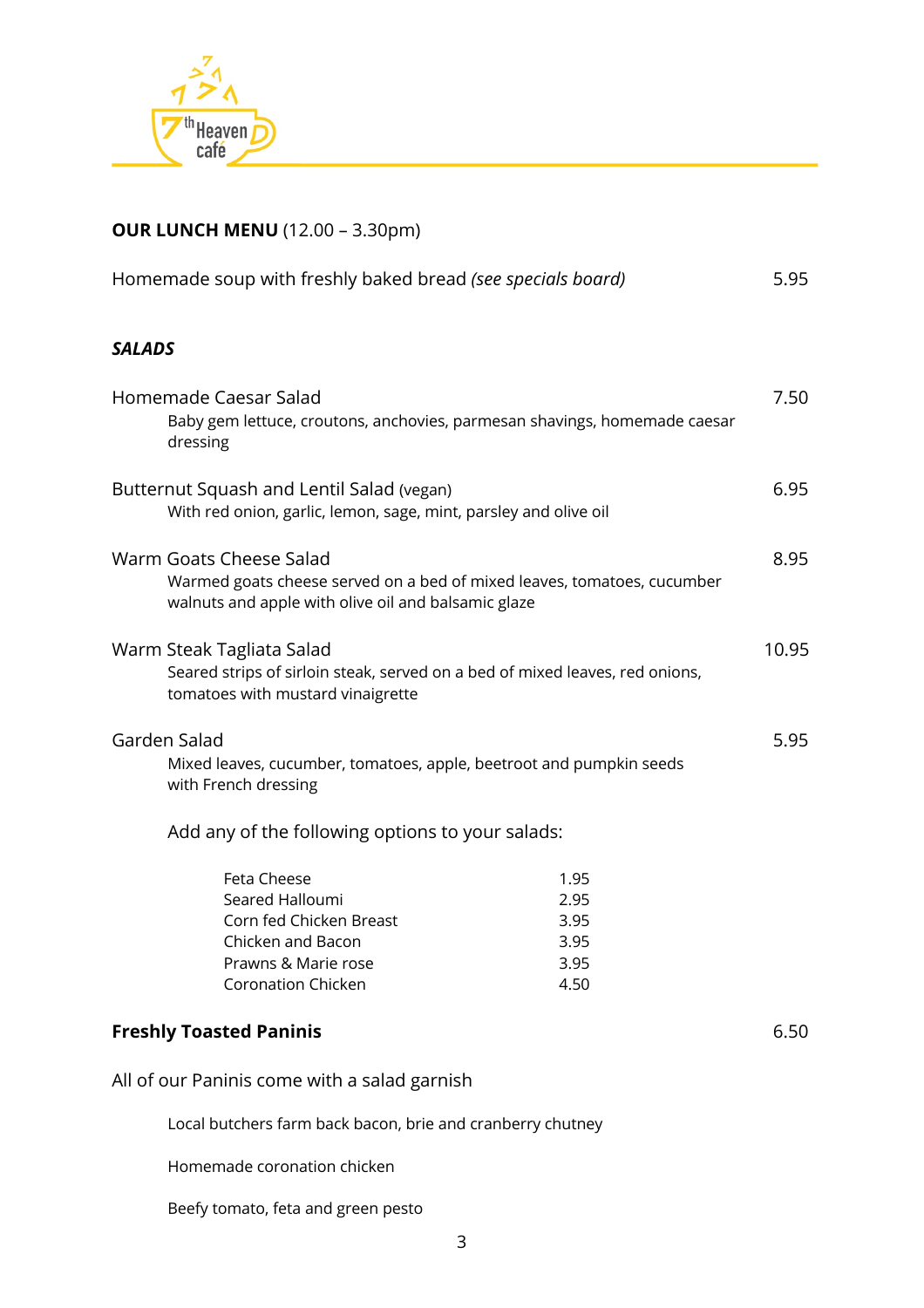

| <b>Fluffy Jacket Potatoes</b><br>All of our potatoes come with a salad garnish            | 6.25 |
|-------------------------------------------------------------------------------------------|------|
| With prawns and omemade marie-rose sauce                                                  |      |
| Homemade coronation chicken                                                               |      |
| Baked beans and cheddar                                                                   |      |
|                                                                                           |      |
| <b>CHILDRENS MENU</b>                                                                     |      |
| Cheese on Toast                                                                           | 2.00 |
| Baked Beans on Toast (v)                                                                  | 2.00 |
| 1/2 Jacket Potato with Baked beans and Cheese                                             | 3.00 |
| Spaghetti Bolognese                                                                       | 4.95 |
| <b>DESSERTS</b>                                                                           |      |
| J'affogato (requested by James)<br>Double espresso served alongside vanilla ice-cream (v) | 4.50 |
| With additional Disaronno shot add £2.50 (v)                                              |      |
| Ice cream<br>Clotted cream vanilla ice cream served with a biscuit twirl (v)              | 2.50 |
| Seasonal Fruit Salad<br>Mix of seasonal fruit in a light fruit sauce                      | 3.95 |

Add a scoop of clotted cream vanilla ice cream for just £1.50

(v) vegetarian, (vg) vegan, (gf) gluten free, (n) contains nuts. Please ask a staff member if you have any food allergies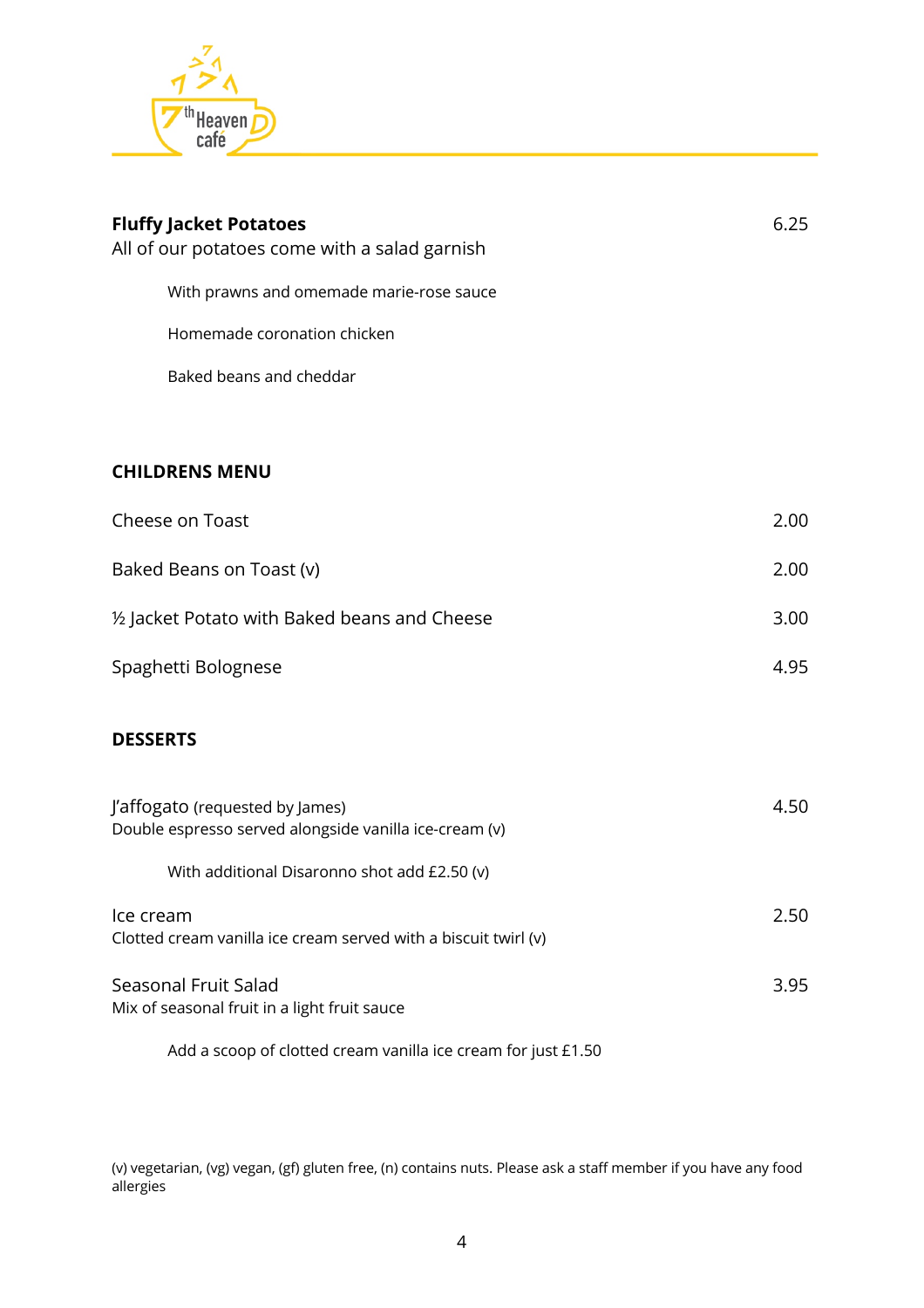

#### **COFFEE AND SPECIALITY TEAS**

*Coffee from our glorious La Marzocco machine, amazing beans from The Roasting Party (we have skinny and decaf options, also soya, Almond or Oat milk, at a 75p sup.)*

| Espresso                                                          | 2.20        |
|-------------------------------------------------------------------|-------------|
| Macchiato                                                         | 2.30        |
| Piccolo                                                           | 2.50        |
| <b>Flat White</b>                                                 | 2.95        |
| Cappuccino                                                        | 2.95        |
| Latte                                                             | 2.95        |
| Mochaccino (chocolate Latte, or with an additional espresso shot) | 2.20 / 2.95 |
| Long Black Americano (with or without milk)                       | 2.30        |

#### *Tea Lab Speciality organic Teas*

| English Breakfast                                                                                                                              | 2.50 |
|------------------------------------------------------------------------------------------------------------------------------------------------|------|
| Beautiful and clean leaf, with a smooth after taste                                                                                            |      |
| Pitch Black                                                                                                                                    | 3.35 |
| Infused with superfood cocoa nibs, also available as a latte with chocolate sprinkles                                                          |      |
| <b>Blue Grey</b>                                                                                                                               | 2.95 |
| Light citrus notes Earl Grey, smooth, light and mellow                                                                                         |      |
| Dreamcatcher                                                                                                                                   | 2.95 |
| Cinnamon and vanilla Rooibos tea from South Africa, great for the skin<br>Won the Carlsberg food and drink award. (contains nuts, 85% organic) |      |
| Racing Green                                                                                                                                   | 2.95 |
| Herbal peppermint, decaffeinated, great for your digestion, lovely with honey                                                                  |      |
| Rise and Shine                                                                                                                                 | 2.95 |
| Organic lemongrass infused green tea - the purest tea with health benefits. Low caffeine                                                       |      |
|                                                                                                                                                |      |

*See specials board for additional teas*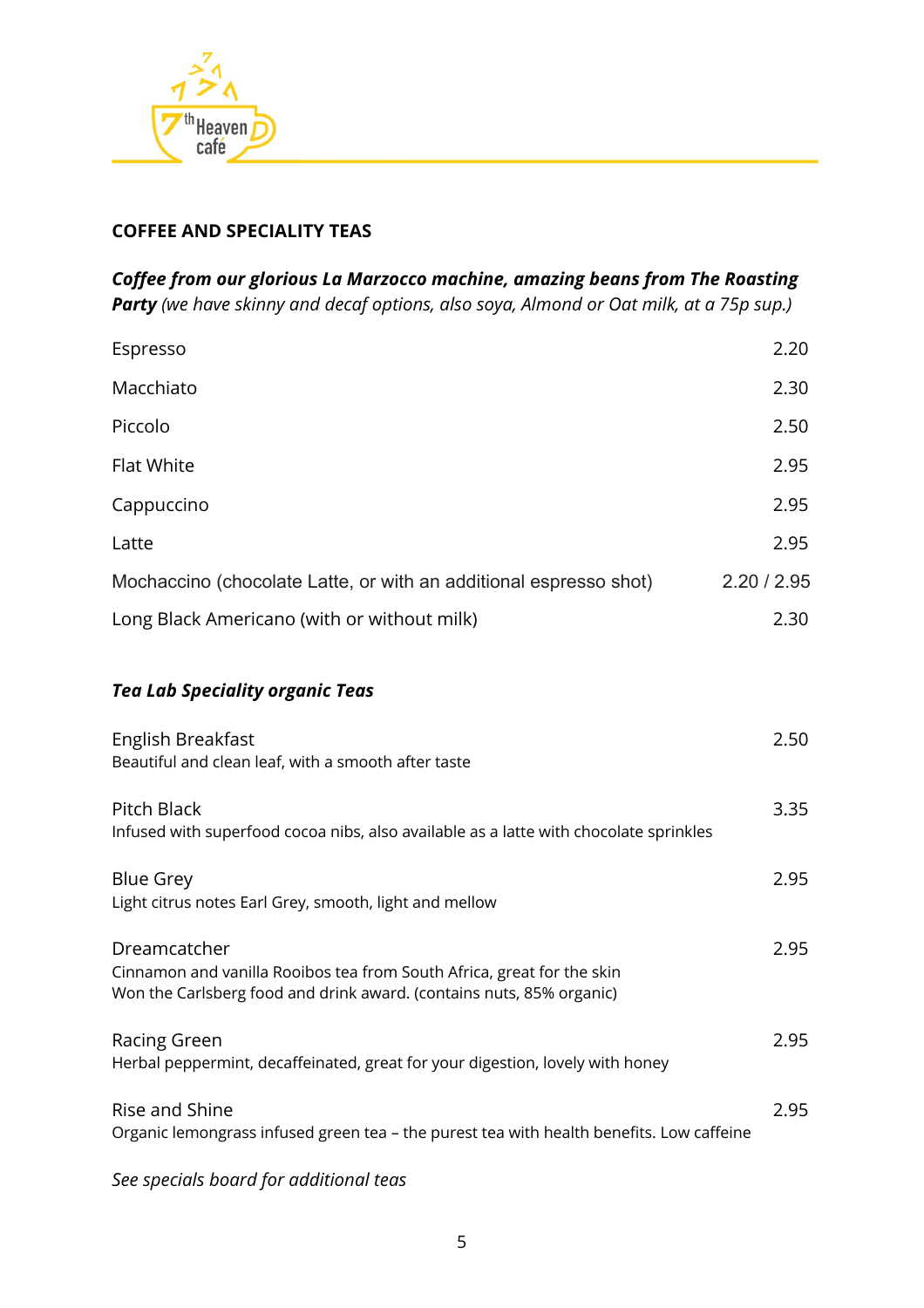

# **Beverages**

| Blenheim Spring water 330ml Still or Sparkling       | 1.00        |
|------------------------------------------------------|-------------|
| Blenheim Spring water 75cl Still or Sparkling        | 2.25        |
| Frobishers Juices (Orange, Apple or Cranberry) 250ml | 2.20        |
| Coca Cola / Diet Cola 200ml/330ml bottles            | 1.25 / 2.20 |
| Schweppes Lemonade 330ml                             | 1.50        |
| Fentimans Ginger Beer 275ml                          | 2 50        |

# *Bottled Beers, Lager and Cider*

| Hooky, 3.5% by volume, 500ml                       | 3.50 |
|----------------------------------------------------|------|
| Hooky Gold, 4.1% by volume, 500ml                  | 3.50 |
| Cotswold Pale Ale, Hook Norton, 4.4%, 330ml        | 3.25 |
| Old Hooky, 4.6% by volume, 500ml                   | 3.50 |
| Haymaker, Hook Norton, 5.0%, 500ml                 | 3.65 |
| Flagship, Hook Norton, 5.3%, 500ml (special price) | 3.65 |
| Peroni Italian Lager, 5.1%, 330ml                  | 2.95 |
| Leffe Belgium beer, 6.6%, 330ml                    | 3.50 |
| Desperado with Tequila, 5.9%, 330ml                | 4.95 |
| Guinness, 4.1%, 440ml                              | 3.95 |
| The 3Cs Vintage Cider from Halse, 6.0%, 500ml      | 3.65 |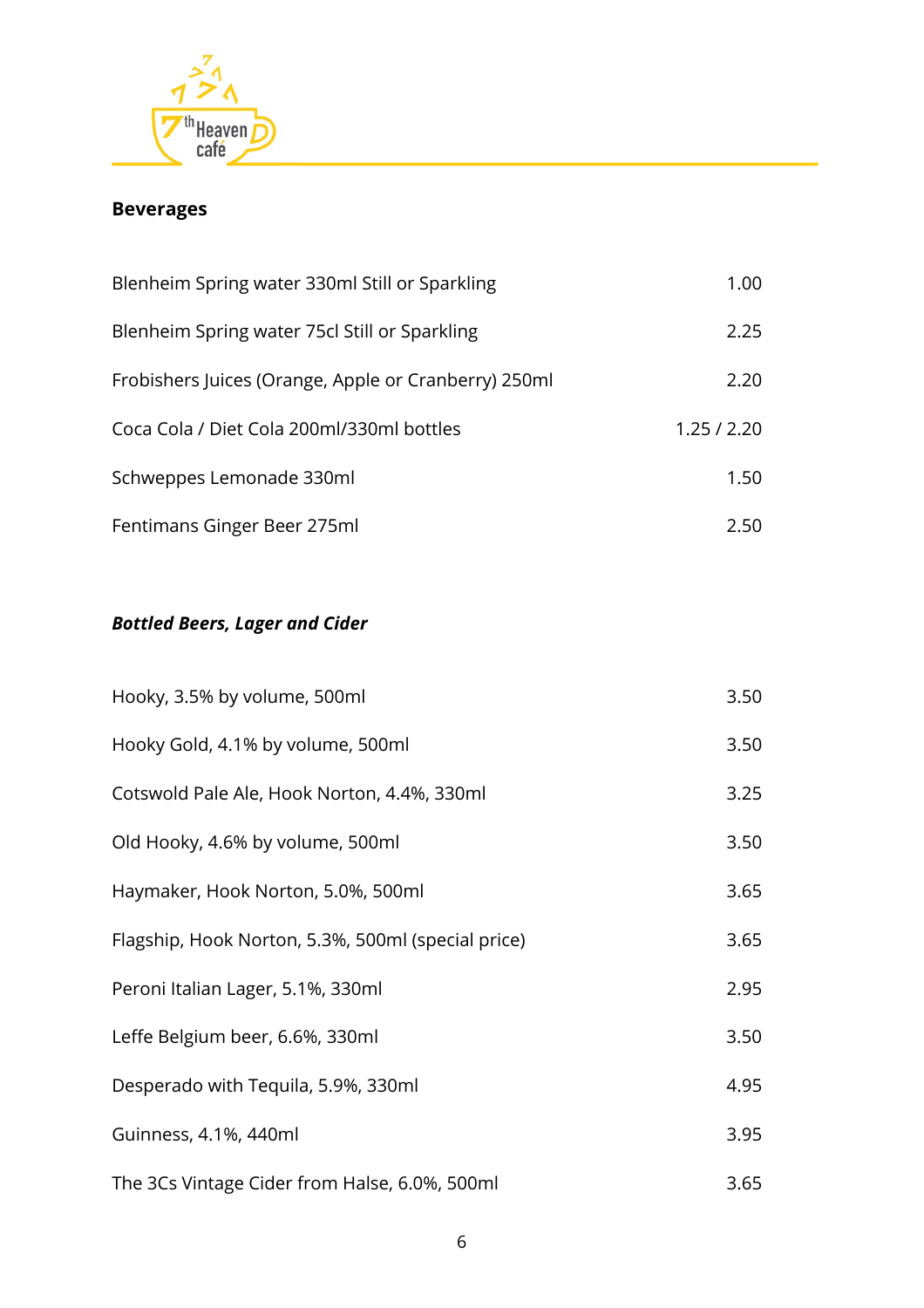Our Wines

| <b>Whites</b>                                                                                                                |       |       |       |               |
|------------------------------------------------------------------------------------------------------------------------------|-------|-------|-------|---------------|
|                                                                                                                              | 125ml | 175ml | 250ml | <b>Bottle</b> |
| Malandrino Pinot Grigio (Italy)<br>Clean and elegant with flavours of pear, stone fruit and lime                             | 3.50  | 4.50  | 6.50  | 18.00         |
| Rocca Murer Pinot Grigio (Italy)<br>From Trentino foothills with flavours of peach and apple                                 |       |       |       | 21.00         |
| Surani Fiano (Italy)<br>Aromatic notes with fresh crispy acidity                                                             | 3.75  | 4.75  | 6.95  | 19.00         |
| Chain Reaction Chardonnay (California)<br>Soft rounded, with characteristics of cooked apple and underlying notes of vanilla |       |       |       | 20.00         |
| L'abeille, Picpoul de Pinet (France)<br>Bright and vibrant, full of lively lemon fruit and lime zest flavours                |       |       |       | 21.00         |
| Fernlands, Sauvignon blanc (NZ)<br>Refreshing gooseberry mingled with mango and guava                                        | 4.50  | 6.00  | 8.00  | 22.00         |
| <b>Rose</b>                                                                                                                  |       |       |       |               |
| Chateau St. Hippolyte Provence (France) 4.50<br>Elegant aromas of roses and red fruit, full bodied with a long finish        |       | 5.50  | 7.50  | 20.00         |
| <u>Reds</u>                                                                                                                  |       |       |       |               |
| Morellino Di Scansano (Italy)<br>Light warm rounded perfect red with soft notes                                              | 4.75  | 6.50  | 8.25  | 23.00         |
| Pavillion des Trois Arches, Merlot<br>(France) Plum and cedar notes, richly flavoured                                        | 3.50  | 4.50  | 6.50  | 18.00         |
| Chain Reaction Zinfandel, (California)<br>Spicy wood, liquorice and raspberry notes create a special wine                    |       |       |       | 20.00         |
| Capillo de Barro Malbec (Argentina)<br>Plum and bramble, delivers a wave of ripe fresh black fruit and mocha                 | 4.50  | 6.00  | 8.00  | 22.00         |
| Baron de Ebro, Rioja Reserva (Spain)<br>Luscious bramble fruit with a hint of spice, and herbaceous notes                    |       |       |       | 24.00         |
| <u>Sparkling</u>                                                                                                             |       |       |       |               |

| Corte Alta, Prosecco (20cl) Italy – enough for a cheeky fizz | 6.50  |
|--------------------------------------------------------------|-------|
| Corte Alta, Prosecco (75cl) Italy                            | 19.50 |